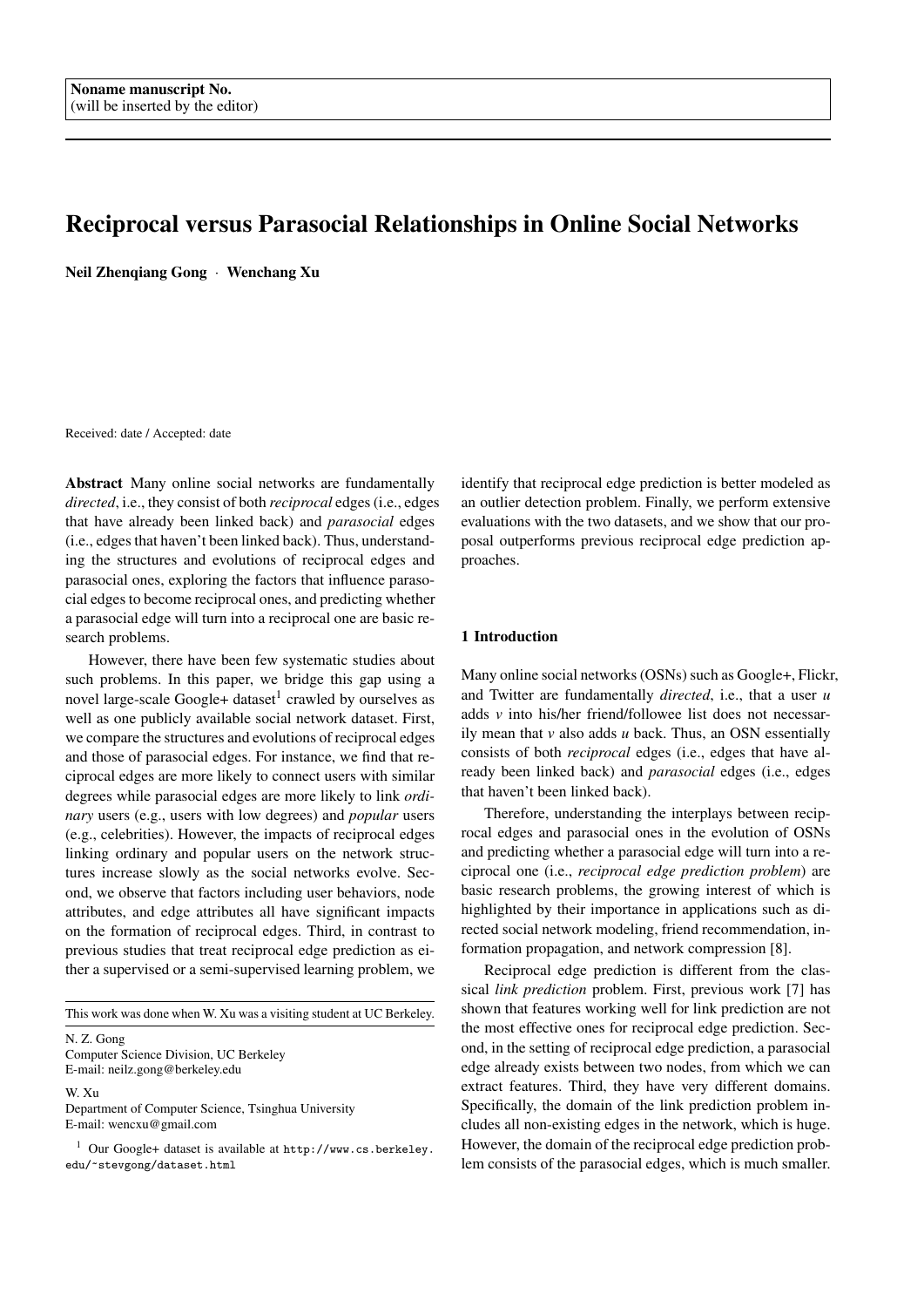The domain sizes have significant impact on the efficiency of the corresponding prediction algorithms.

Most existing measurement papers [40, 27, 28, 19, 18, 12, 4, 2, 35] that study the structures and evolutions of OSNs either 1) tranform a directed OSN to an undirected one (e.g., keeping only the reciprocal edges) and then look into its structural properties (e.g., degree distribution, diameter, homophily, communities) and their evolutions or 2) look into basic structural properties (e.g., in/out degree distributions, reciprocity, triangles) of the original directed OSN and their evolutions. Moreover, recent studies treated the reciprocal edge prediction problem as either a supervised learning problem [7] or a semi-supervised learning problem [15].

However, the differences between the structures and evolutions of reciprocal edges and those of parasocial edges are largely unexplored. It is also unclear that how user behaviors (e.g., tendencies of reciprocally linking back), node attributes (e.g., school, employer and major derived from users' profiles), and edge attributes (e.g., edge age) influence the formation of reciprocal edges.

Moreover, treating reciprocal edge prediction as a supervised or a semi-supervised learning problem could incur a serious issue. Specifically, given a network snapshot, these approaches treat reciprocal edges as positive examples and sample some parasocial edges as negative examples to train models. Unfortunately, these sampled parasocial edges are also test examples in the next snapshot. Moreover, some of them might have turned to be positive. As a result, the better the trained models are, the worse generalization performances they possibly achieve. In fact, in the setting of reciprocal edge prediction, we can only observe positive examples.

Our work: In this paper, we first compare the structures and evolutions of reciprocal edges and those of parasocial edges using a large-scale unique Google+ social network dataset that we crawled by ourselves and a Flickr social network dataset that was obtained from Mislove [27]. For instance, we find that reciprocal edges are more likely to link users with similar degrees while parasocial edges are more likely to connect ordinary users (i.e., users with low degrees) and popular users (e.g., celebrities). However, the impacts of reciprocal edges linking ordinary and popular users on the network structures increase slowly as the social networks evolve. Second, we observe that user behaviors, node attributes, and edge attributes all have significant influences on the formation of reciprocal edges. For example, sharing common schools triples the probability of reciprocally linking back to a parasocial edge. These measurement results inform us the designs of features in the prediction of reciprocal edges. Third, in contrast to previous studies that treat reciprocal edge prediction as either a supervised or a semisupervised learning problem, we model it as an outlier detection problem. Finally, we perform extensive evaluations



Fig. 1: Illustration of friend requests, friend acceptances, parasocial edges, and reciprocal edges. Specifically, (*w*,*u*),  $(w, v)$ , and  $(v, u)$  are friend requests;  $(u, w)$  is a friend acceptance;  $(w, u)$  and  $(u, w)$  are reciprocal edges;  $(w, v)$  and  $(v, u)$ are parasocial edges.

with the Google+ and Flickr datasets, and we demonstrate that our proposal outperforms previous approaches.

To summarize, the key contributions of this work are:

- We perform the first study to compare the structures and evolutions of reciprocal edges and those of parasocial edges using a unique large-scale Google+ dataset crawled by ourselves and a publicly available large-scale dataset.
- We find that user behaviors, node attributes, and edge attributes all have significant influences on the formation of reciprocal edges from parasocial edges, based on which we extract new features for predicting reciprocal edges.
- We model reciprocal edge prediction as an outlier detection problem, in contrast to previous studies that treat reciprocal edge prediction as either a supervised or a semisupervised learning problem. Moreover, we demonstrate that our proposal outperforms previous ones via extensively evaluating them using the two datasets.

## 2 Notations and Datasets

We begin with the introduction of a few notations. Then, we describe our novel Google+ dataset and the publicly available Flickr dataset. The Google+ dataset represents an OSN's early stage while the Flickr dataset represents an OSN's steady stage, and thus they complement each other.

# 2.1 Notations

We denote a directed social network as  $G = (V, E)$ , where *V* and *E* are respectively the set of nodes and edges. We will elaborate how the nodes and edges are constructed when describing the datasets. Moreover, the snapshot of *G* at time *t* is denoted as  $G^{(t)}$ .

A directed edge  $(u, v)$  is called as a *friend request* if the reverse directed edge  $(v, u)$  does not exist yet or appears after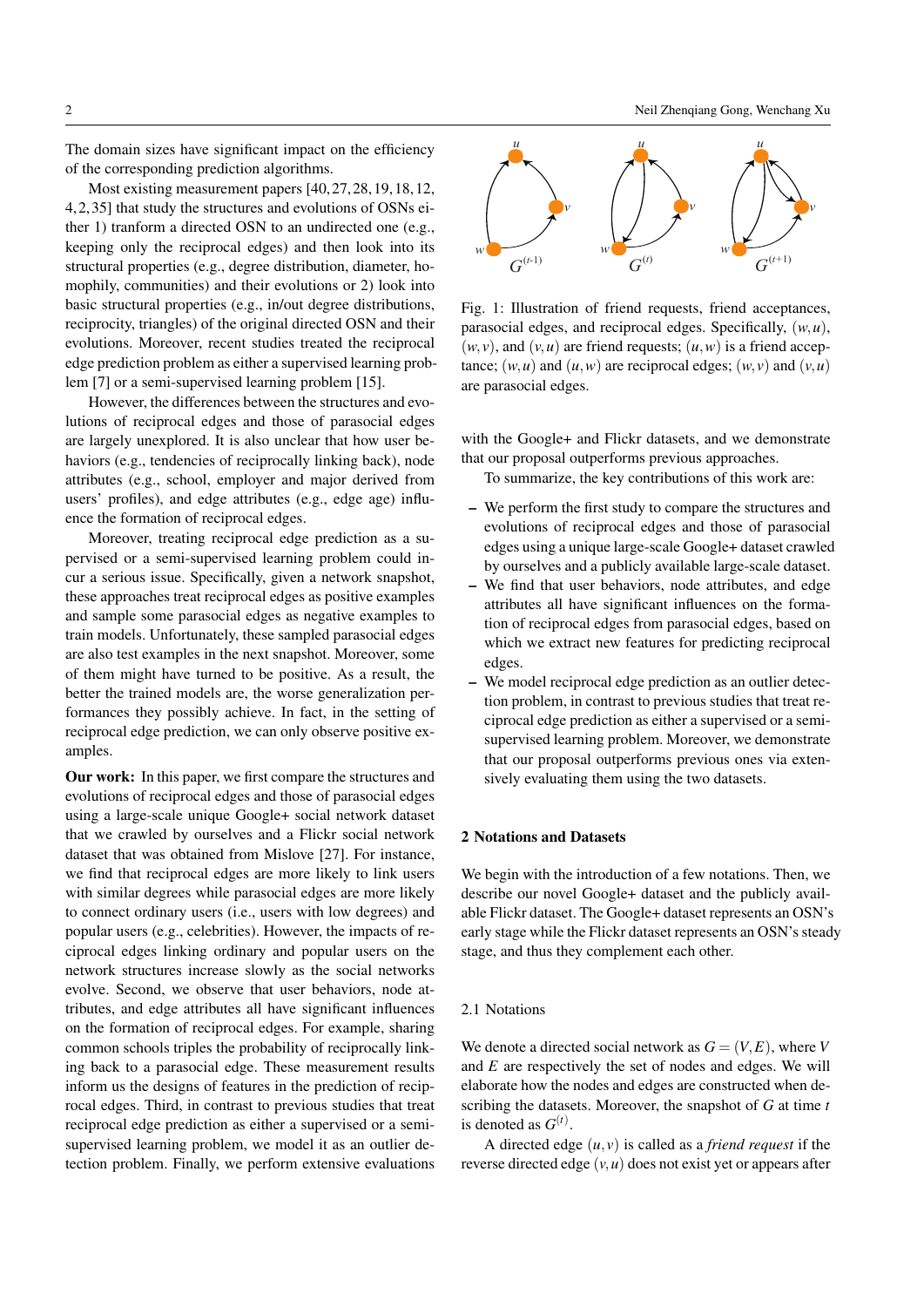|        | #Nodes    | #Edges                             | Reciprocity | Assort. coeff. |                                             | Aver. clust. coeff. |       |
|--------|-----------|------------------------------------|-------------|----------------|---------------------------------------------|---------------------|-------|
|        |           |                                    |             |                | Parasocial Reciprocal Parasocial Reciprocal |                     |       |
|        |           | Google+   29.627.807   473.888.579 | 0.376       | $-0.014$       | 0.301                                       | 0.298               | 0.296 |
| Flickr | 2.302.925 | 33,140,018                         | 0.451       | $-0.003$       | 0.127                                       | 0.361               | 0.297 |

Table 1: Statistics of a few basic network metrics of the largest snapshots of Google+ and Flickr.

 $(u, v)<sup>2</sup>$ , otherwise it's called as a *friend acceptance*. Moreover, following the terminology in social science [16], we also classify edges be to *parasocial* and *reciprocal*. Specifically, a directed edge  $(u, v)$  is called parasocial if the reverse directed edge  $(v, u)$  does not exist yet, otherwise it's called reciprocal. According to the definitions, parasocial edges are friend requests that haven't been accepted yet. Figure 1 illustrates these concepts. For instance, in  $G^{(t)}$ ,  $(w, u)$ ,  $(w, v)$ and  $(v, u)$  are friend requests,  $(u, w)$  is a friend acceptance,  $(w, u)$  and  $(u, w)$  are reciprocal edges and  $(w, v)$  and  $(v, u)$ are parasocial edges.

We can undirect a directed social network  $G = (V, E)$  in two ways, i.e., *parasocial version*  $G_p = (V_p, E_p)$  and *reciprocal version*  $G_r = (V_r, E_r)$ , which satisfy that  $V_p = V_r = V$ ,  $E_p = \{(u, v) | (u, v) \in E \text{ or } (v, u) \in E\}$  and  $E_r = \{(u, v) | (u, v) \in E\}$ *E* and  $(v, u) \in E$ . Intuitively, the reciprocal version consists of undirected reciprocal edges while the parasocial version includes both undirected reciprocal and parasocial edges.

For a node *u*, we denote its *incoming neighbors* as  $\Gamma_i(u) =$  $\{v | (v, u) \in E\}$  and *indegree* as  $d_i(u) = |\Gamma_i(u)|$ , *outgoing neighbors* as  $\Gamma_o(u) = \{v | (u, v) \in E\}$  and *outdegree* as  $d_o(u) =$  $|\Gamma_o(u)|$ , *parasocial neighbors* as  $\Gamma_p(u) = \Gamma_i(u) \cup \Gamma_o(u)$  and *parasocial degree* as  $d_p(u) = |\Gamma_p(u)|$ , and *reciprocal neighbors* as  $\Gamma_r(u) = \Gamma_i(u) \cap \Gamma_o(u)$  and *reciprocal degree* as  $d_r(u) =$  $|\Gamma_r(u)|$ .

Assume nodes also have binary attributes (e.g., Google Inc., Computer Science). For each binary attribute *a*, we denote its *social neighbors*  $\Gamma$ <sub>*s*</sub>(*a*) as the set of nodes in *V* that have the attribute *a*, and *social degree* as  $d_s(a) = |\Gamma_s(a)|$ . Furthermore, we denote the set of attributes of a node *u* as  $\Gamma_a(u)$  and *attribute degree* as  $d_a(u) = |\Gamma_a(u)|$ .

# 2.2 Datasets

Google+: Google+ provides each user with an incoming friend list (i.e., "have you in circles"), an outgoing friend list (i.e., "in your circles") and a profile page. We began to crawl daily snapshots of public Google+ social network structures and user profiles shortly after it was launched in late June, 2011; our dataset consists of 79 snapshots crawled from July 6 to October 11, 2011 (i.e., 98 days). The first snapshot was crawled by breadth-first search (without early stopping).

On subsequent days, we expanded the social structure from the previous snapshot. For most snapshots, our crawl finished within one day as Google did not limit the crawling rate during that time. The 79 snapshots are denoted as  $G^{(0)}, G^{(1)}, \cdots, G^{(97)}$ , where superscripts are the normalized crawling dates of the snapshots.

We take each user *u* in Google+ as a node, and connect it to her outgoing friends via outgoing edges and incoming friends via incoming edges. Apart from the social structure, nodes also have attributes derived from users' profiles. We adopt four attribute types, i.e., *School*, *Major*, *Employer* and *City*. Specifically, we find all distinct schools, majors, employers and cities that appear in at least one crawled user profile and use them as binary attributes.

Gong et al. [12] roughly divided the evolution of Google+ into three phases: Phase I from day 1 to day 20, which corresponds to the early days of Google+ whose size increased dramatically; Phase II from day 21 to day 75, during which Google+ went into a stabilized increasing phase; and Phase III from day 76 to day 98, when Google+ was opened to public (i.e., without requiring an invitation), resulting in a dramatic growth again. We point out the three phases because reciprocal edges also evolve differently in them (see Section 3).

Flickr: Flickr is a photo-sharing site based on a social network, and it provides each user a friend list. This Flickr dataset, obtained from Mislove et al. [27], has 102 snapshots crawled daily between February 3rd, 2007 and May 18th, 2007. We denote these snapshots as  $G^{(0)}, G^{(1)}, \cdots, G^{(101)}$ . This dataset represents a steady stage of Flickr since it was launched in 2002. We take each user as a node and connect it to its friends via outgoing edges. Note that this dataset doesn't have node attributes.

Summary: Our Google+ dataset represents an OSN's *early stage* while the Flickr dataset represents an OSN's *steady stage*, making them complement each other. Thus, as we will show in the following sections, the two datasets have *quantitatively* or even *qualitatively* different structures and evolutions, and reciprocal prediction accuracy. Table 1 shows the statistics of a few basic network metrics of the largest snapshots of the Google+ and Flickr datasets. Reciprocity in the table is the fraction of friend requests that are already accepted.

Note that some directed edges (e.g., in a Twitter follower network) don't really indicate "friends". Here, we denote them as friend requests for convenience.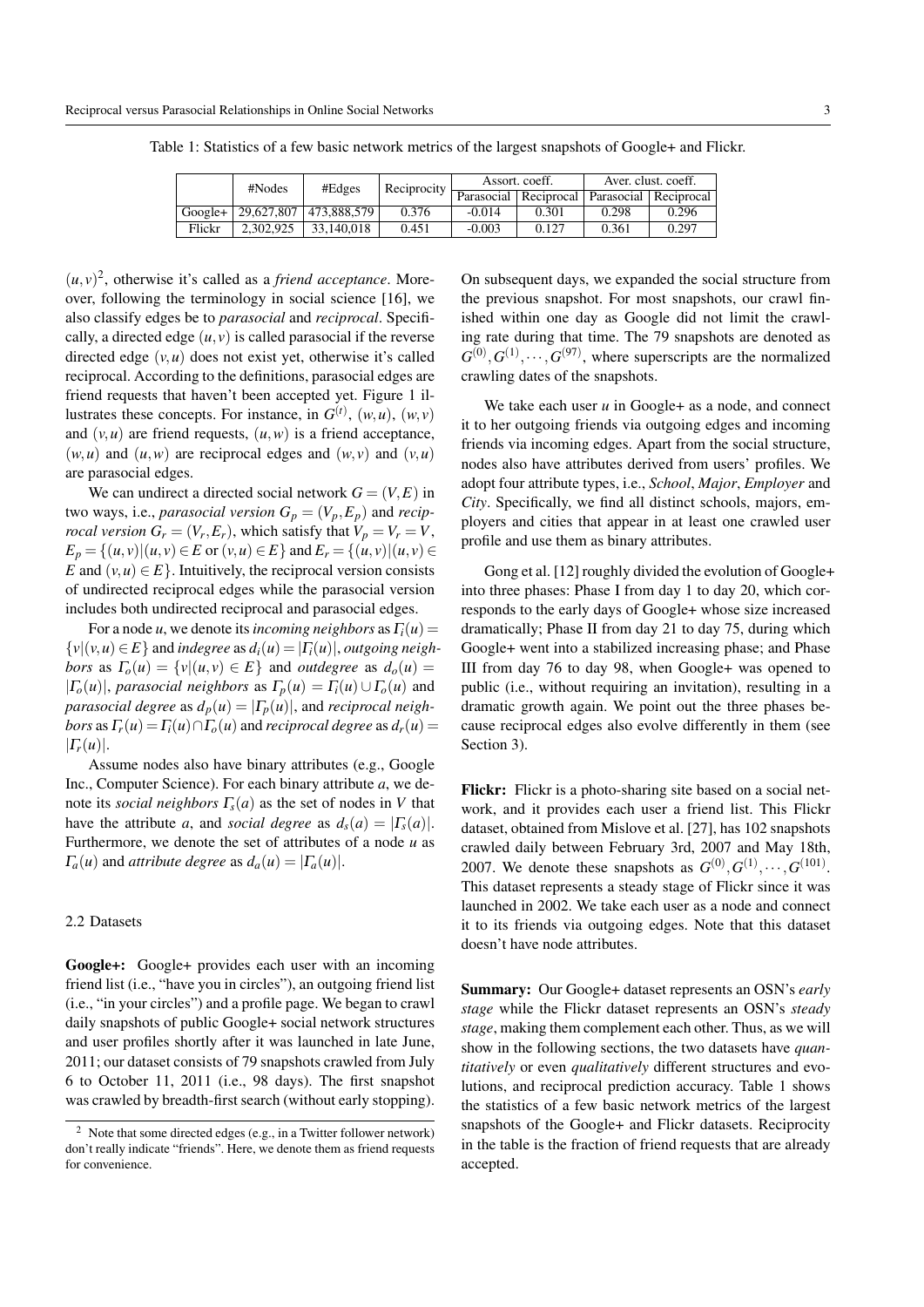

Fig. 2: Evolution of assortativity coefficients in (a) Google+ and (b) Flickr.

# 3 Structure and Evolution

In this section, we compare both global and local structures and their evolutions of reciprocal edges with those of parasocial edges. Specifically, we explore the global one via studying degree homophily of the parasocial and reciprocal versions of the directed online social networks; we probe the local one via looking into the corresponding clustering coeffients.

## 3.1 Global structure and evolution

To this end, we look into degree homophily of the parasocial and reciprocal versions of the directed social networks. Degree homophily characterizes if two linked nodes tend to have similar degrees. Furthermore, assortativity coefficient [30] ranging from -1 to 1 is used to quantify degree homophily. Intuitively, we can roughly classify users in online social networks into two groups, i.e., *ordinary* users (e.g., low-degree users) and *popular* users (e.g., celebrities). Positive assortativity indicates that edges tend to link users within the same group; negative assortativity represents that edges prefer to connect users across the two groups; neutral assortativity means edges link two users without considering which groups they belong to.

In directed social networks, each node has 4 types of degrees, i.e., outdegree, indegree, parasocial degree, and reciprocal degree. So there are 16 types of degree homophily (e.g., outdegree-indegree homophily, indegree-indegree homophily). Previous work [28, 12] explored the outdegreeindegree homophily and found that Flickr has positive assortativity and Google+ has neutral assortativity. However, the outdegree-indegree homophily does not inform us the structure of reciprocal nor parasocial edges. Differently, we study the parasocial-parasocial and reciprocal-reciprocal degree homophily.

Table 1 shows the assortativity coefficients of parasocial and reciprocal versions of the two online social networks. We observe that they both have *qualitatively* different parasocial and reciprocal assortativities, i.e., parasocial assortativity is neutral while reciprocal assortativity is high positive. This phenomena implies that reciprocal edges are more likely to be intra-group ones (i.e., linking users within the same group) while parasocial edges are more likely to be inter-group ones (i.e., linking users across the two groups). The dominating intra-group reciprocal edges make the reciprocal assortativity high positive. Recall that the parasocial version consists of both the undirected parasocial and reciprocal edges, thus the dominating inter-group parasocial edges neutralize the dominating intra-group reciprocal edges, resulting in a neutral parasocial assortativity.

Figure 2 further illustrates the evolution of the assortativity coefficients in Google $+<sup>3</sup>$  and Flickr. Again, we observe that parasocial and reciprocal assortativity coefficients evolve *qualitatively* differently. Note that reciprocally linking back to a parasocial edge only influences the reciprocal assortativity while parasocial edges only influence the parasocial assortativity.

Recall that the evolution of Google+ is divided into three phases which is described in Section 2.2. Parasocial assortativity keeps stable in Phase I and Phase II and slightly decreases in Phase III. However, reciprocal assortativity increases dramatically in Phase I and decreases in Phase II and Phase III. This implies that new inter-group and intra-group parasocial edges neutralize each other in Phase I and Phase II; after opening to the public (i.e., in Phase III), new intergroup parasocial edges slightly dominate the intra-group ones. Furthermore, new intra-group reciprocal edges significantly dominate inter-group ones in Phase I; new inter-group recip-

The x-axis of the Google+ evolution figure spans over around 100 days although this Google+ dataset only has 79 daily snapshots because we use the actual crawling date of each snapshot.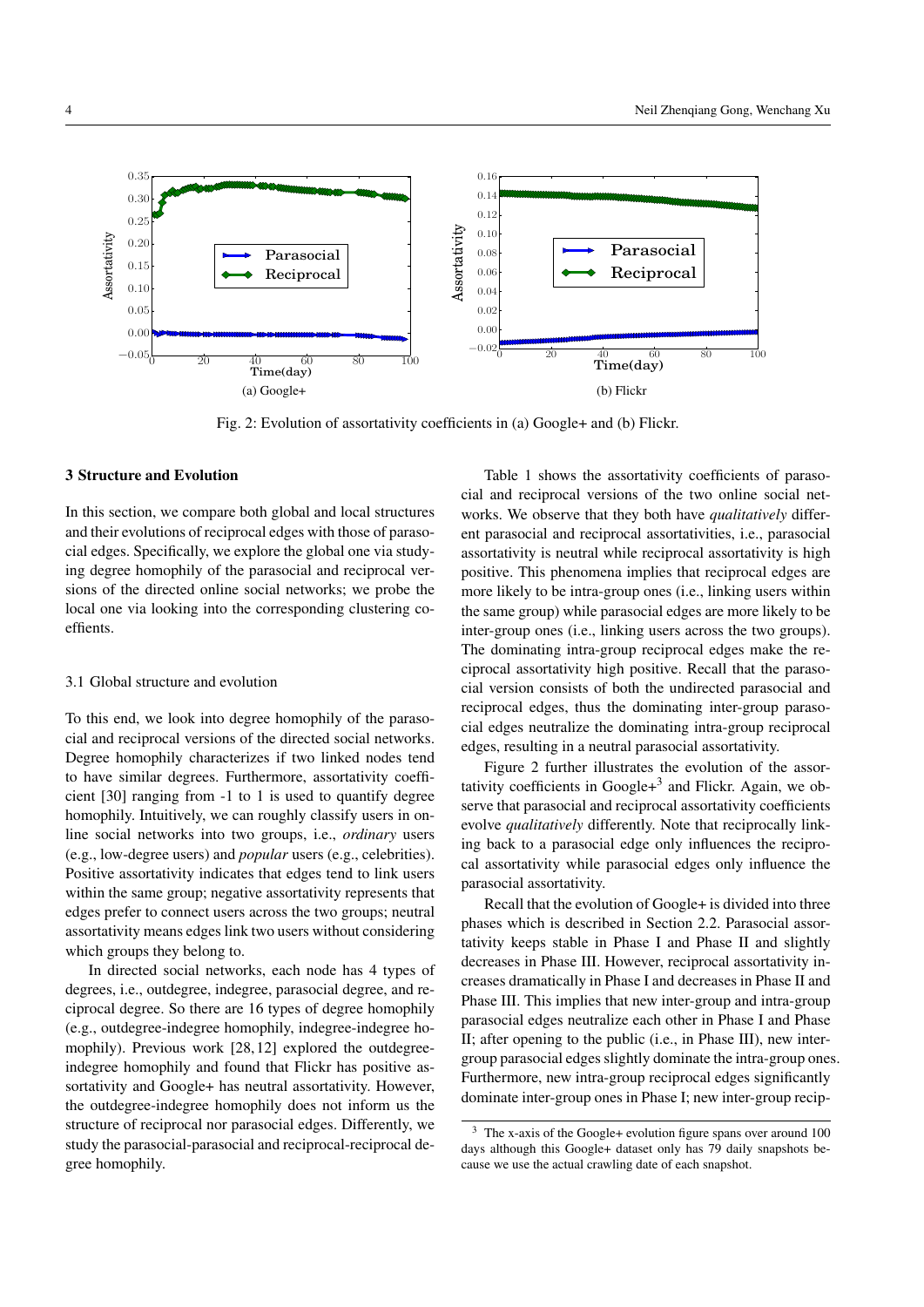

Fig. 3: Evolution of average clustering coefficients in (a) Google+ and (b) Flickr.

rocal edges slightly dominate the intra-group ones in Phase II and Phase III.

In Flickr, parasocial assortativity slightly increases while reciprocal assortativity slightly decreases. This implies that new intra-group parasocial edges dominate new inter-group ones in Flickr. Similar to Google+, the decreasing reciprocal assortativity could imply that new inter-group reciprocal edges dominate intra-group ones.

Both online social networks imply that the impacts of inter-group reciprocal edges on the network structures increase slowly as time evolves.

## 3.2 Local structure and evolution

We study the local structure and evolution of reciprocal and parasocial edges via looking into the clustering coefficients, which characterize how the neighbors of a node are connected. Given an undirected social network  $G = (V, E)$  and a node *u*, *u*'s clustering coefficient is defined as

$$
c(u) = \frac{2L(u)}{|\Gamma(u)|(|\Gamma(u)|-1)}
$$

, where  $L(u)$  is the number of edges among *u*'s neighbors  $\Gamma(u)$ . The average *clustering coefficient* is defined as  $C =$  $\frac{1}{|V|} \sum_{u \in V} c(u)$  [37]. Intuitively, this is the average probability that a random pair of neighbors of a random node is connected.

Previous work [31, 28, 12] found directed social networks have high clustering coefficients. However, these studies cannot demonstrate the local structure of reciprocal and parasocial edges. To this end, we study clustering coefficients of the parasocial and reciprocal versions of social networks.

To determine the clustering coefficient of *u*, we need its degree and the number of edges among its neighbors. On one hand, parasocial edges increase *u*'s parasocial degree.

On the other hand, parasocial edges also increase the number of edges among *u*'s parasocial neighbors. So one natural question is which one plays a more important role in determining the clustering coefficient.

Table 1 shows the average clustering coefficients of the parasocial and reciprocal versions of the two social networks. We find that parasocial clustering coefficient is larger than the reciprocal one in both networks. Our observation indicates that parasocial edges, although making nodes' parasocial neighbors more than their reciprocal neighbors, connect the parasocial neighbors more tightly. Note that Cheng et al. [7] observed that the reciprocal clustering coefficient is much higher than the parasocial one in a Twitter interaction network, where nodes are Twitter users and a directed edge  $(u, v)$  means *u* has sent some  $\omega$ -messages to *v*. This implies that friendship networks which are our cases are different from the interaction network in terms of the local structure of reciprocal and parasocial edges.

Figure 3 illustrates evolutions of the clustering coefficients in Google+ and Flickr. We observe that parasocial and reciprocal clustering coefficients evolve in similar patterns. In Google+, both of them decrease dramatically in Phase I and Phase III and increase stably in Phase II. This implies that both of users' parasocial and reciprocal neighbors become more and more loosely connected in Phase I and Phase III while turning to be increasingly tightly connected in Phase II. In Flickr, both parasocial and reciprocal clustering coefficients decrease over time, which indicates that users in Flickr have increasing number of neighbors and these neighbors are more and more loosely connected.

## 3.3 Summary and implications

In summary, we find that reciprocal edges are more likely to connect users with similar degrees while parasocial edges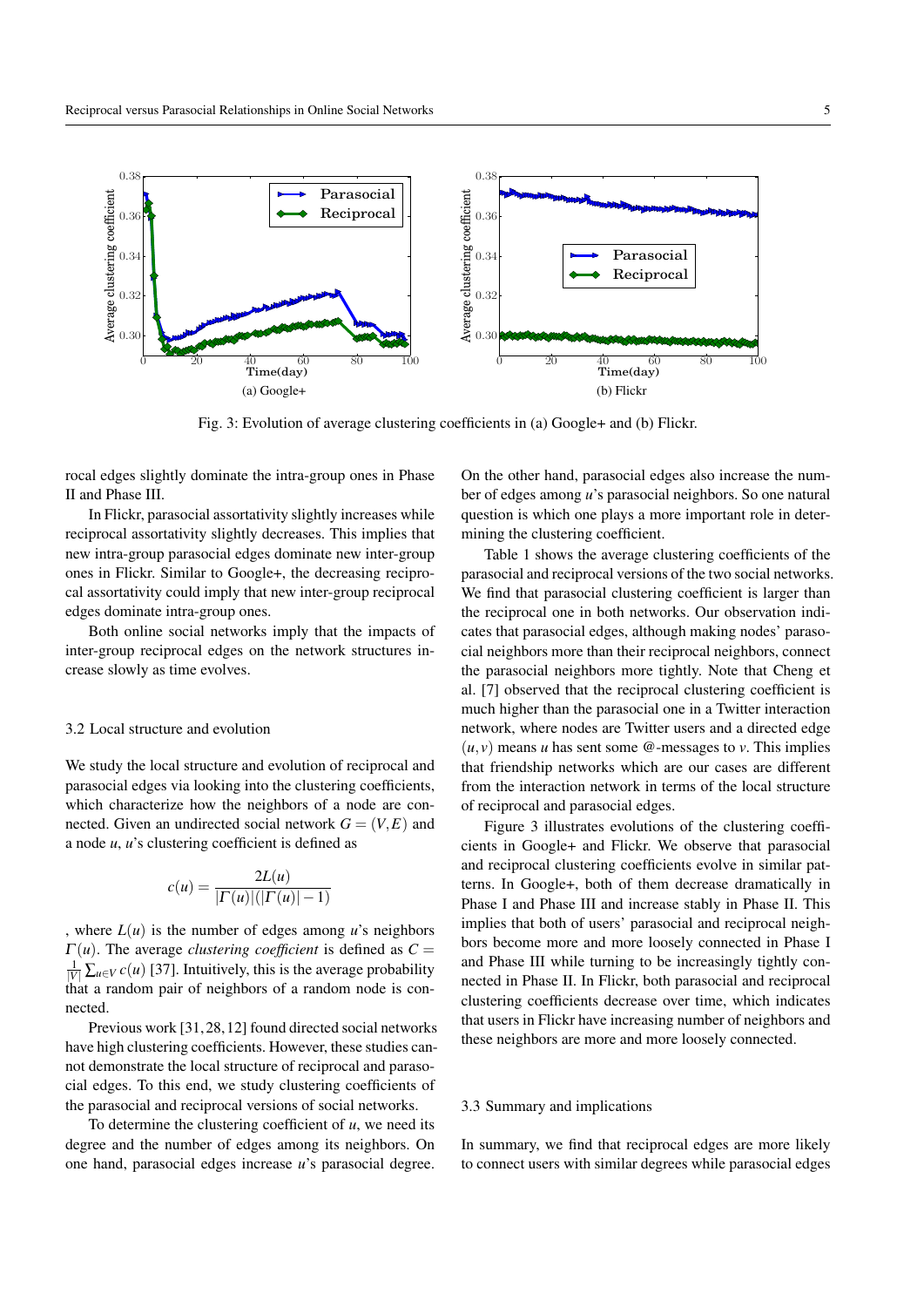are more likely to link ordinary users and popular ones. However, the impacts of reciprocal edges linking ordinary and popular users on the network structures increase slowly as the social networks evolve. Moreover, parasocial edges, although making nodes' parasocial neighbors more than their reciprocal neighbors, connect the parasocial neighbors more tightly.

Our findings have significant implications for directed social network modeling. Existing directed network models such as Preferential Attachment models [5, 41], Copying model [17], Forest Fire model [23], Kronecker Graph models [21], and Social-Attribute network model [12] cannot capture the various degree (i.e., in, out, parasocial, and reciprocal degrees) distributions at the same time. Very recently, Durak et al. [10] designed a scalable model that can match all specified degree distributions. Although their work is an important step towards realistic directed social network modeling, it only focuses on degree distributions.

We observe that the parasocial versions and reciprocal versions of directed social networks behave (qualitatively) differently with respect to various network metrics (e.g., assortativity coefficients and clustering coeffients). These observations are new dimensions that constrain and guide the designs of more realistic directed social network models. For instance, one natural question is how to generate a directed social network whose parasocial version has neutral assortativity but reciprocal version has positive assortativity. Our observations of the global and local structures of the reciprocal and parasocial edges could give us insights on the designs of better directed social network models.

#### 4 Formation of Reciprocal Edges

In this section, we provide a more fine-grained study about the evolution of parasocial and reciprocal edges. Specifically, we find that user behaviors, node attributes, and edge attributes all have impact on the formation of reciprocal edges from parasocial edges. These studies give us insights on how to extract features when predicting reciprocal edges.

#### 4.1 User behavior

Intuitively, users in online social networks could behave very differently in terms of issuing and accepting friend requests. For instance, one speculation is that users having higher tendencies to accept friend requests in the past are also more likely to accept new friend requests in the future; users whose friend requests were more likely to be accepted in the past will have higher probabilities of their friend requests being accepted in the future. To quantify these intuitions, we define respectively request and acceptance local reciprocity as  $R_r(u) = d_r(u)/d_o(u)$  and  $R_a(u) = d_r(u)/d_i(u)$ . Please refer

to Section 2 for the definitions of  $d_o, d_i$  and  $d_r$ .  $R_r(u)$  characterizes the likelihood that *u*'s friend requests are accepted;  $R_a(u)$  characterizes the probability with which *u* accepts a friend request.

To demonstrate the impact of local reciprocities on the formation of reciprocal edges, we calculate the probability of linking back to a parasocial edge as a function of local reciprocities. Specifically, we first discretize the local reciprocity ranging from 0 to 1 to 20 bins. For each bin  $b$ , we collect all parasocial edges in  $G^{(20)}$  whose tail points have  $R_r(u)$  in *b* or head points have  $R_a(u)$  in *b*, and compute the corresponding linking-back probability as the fraction of them that turn to be reciprocal in the last snapshot of Google+ or Flickr. Figure 4a shows the linking-back probability as a function of acceptance local reciprocity. We conclude that the linking-back probability increases as acceptance local reciprocity increases. For instance, in Flickr, users that always reciprocally linked back to friend requests (i.e., users with acceptance local reciprocity 1) in the past also always do so in the future. The results of request local reciprocity are similar and thus are not shown here for simplicity. These findings support our speculations and the predictiveness of the local reciprocity for reciprocity prediction.

# 4.2 Node attributes

We have node attributes in only Google+ dataset, on which we will focus in this section. Note that 78% of the Google+ nodes have no available attributes. To avoid the influences of these missing attributes, we use nodes with at least one attribute and edges between them.

Recall that each node in the Google+ dataset could have four attribute types (i.e., School, Major, Employer and City). Figure 4b shows their impacts on the formation of reciprocal edges. The figure was computed as follows: we find all parasocial edges whose end points have at least 1 attribute and share 0 or at least 1 attribute of some attribute type in  $G<sup>(20)</sup>$ , then the corresponding linking-back probability is the fraction of such edges that are reciprocal in the last snapshot.

We observe that the four attribute types have different impacts on the formation of reciprocal edges. For instance, sharing the attribute type *School* triples the linking-back probability while sharing *City* just increases the probability by one third. On one hand, these findings indicate the node attributes are useful for predicting reciprocity. On the other hand, they inform us to consider the four attribute types seperately. Note that Hopcroft et al. [15] found that sharing the same time zone doesn't increase the linking-back probability in Twitter. However, we observe that sharing cities which are more fine-grained location information does increase the linking-back probability. Gong et al. [12] showed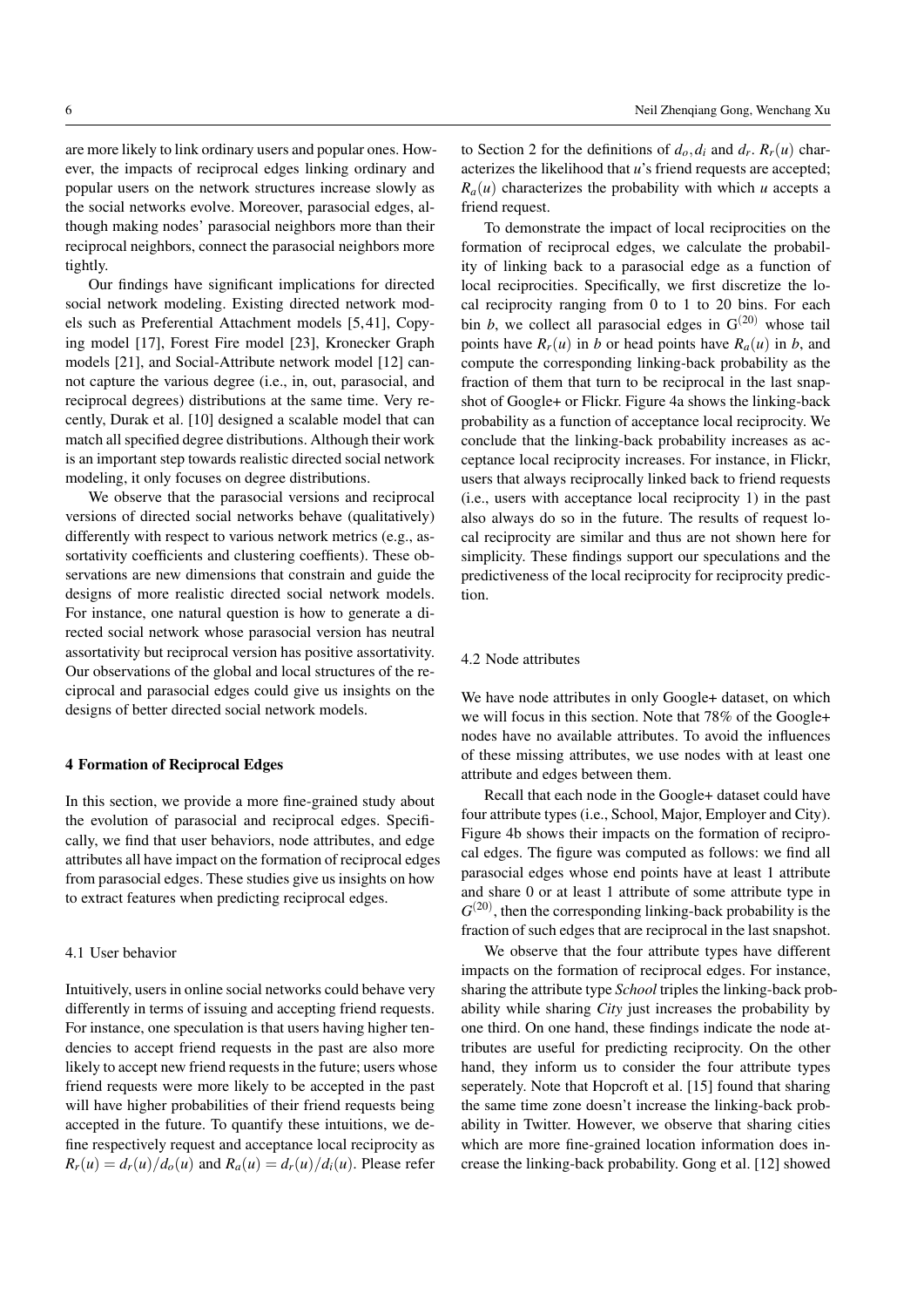

Fig. 4: The impacts of (a) acceptance local reciprocity, (b) node attributes and (c) edge age on the formation of reciprocal edges. (b) was obtained with only the Google+ dataset since the Flickr dataset doesn't have node attributes.

that sharing common node attributes increases the linkingback probability. However, they didn't distinguish between different attribute types. Here, we provide a fine-grained study about the impact of different attribute types.

# 4.3 Edge attributes

In general, edge attributes could be messages sent from *u* to *v*, comments/likes *u* writes to *v*'s posts/pictures and replying tweets, etc. For instance, Hopcroft et al. [15] found that retweeting or replying users' tweets increases the probability of linking back to a parasocial edge in Twitter.

Here, in the Google+ and Flickr datasets, we treat the age of an edge  $(u, v)$  as its edge attribute. Similar to the measurement studies on local reciprocity and common attributes, we ensemble all parasocial edges in  $G^{(20)}$  whose ages are *a*, then we compute the linking-back probability with respect to *a* as the fraction of these edges that become reciprocal in the last Google+ or Flickr snapshot. Since the time resolution of both datasets is a day, we compute the edge ages with respect to days. For instance, edges with age 0 are the new edges in  $G^{(20)}$ . Figure 4c shows the linkingback probability decreases dramatically as the edge age increases from 0 to 3 and decreases relatively slowly when the edge age ranges from 4 to 20. For instance, linking-back probability of parasocial edges with age 0 is around 100 times higher than that of the parasocial edges with age 20 in Flickr. These results imply that edge age is useful for predicting reciprocity.

#### 5 Predicting Reciprocal Edges

In this section, we study the prediction of reciprocal edges. Given a few social network snapshots, reciprocal edge prediction is to infer which parasocial edges will turn to be reciprocal in the future. First, we discuss the extraction of features. Each of the features is supported by either previous work or our measurement studies in Section 4. Then, we map the reciprocal edge prediction to an outlier detection problem.

# 5.1 Features

We extract two categories of features for each directed edge. The two categories are *single-node features* and *node-pair features*. Table 2 summarizes these features. Our new features are indicated by the star marker \* in the table. In the following, we will elaborate them one by one.

#### *5.1.1 Single-node features*

These features are extracted for each node individually. For an edge  $(u, v)$ , the single-node features of both  $u$  and  $v$  are concatenated.

Degrees [7]: Cheng et al. showed that indegree and outdegree and their ratio are useful features for reciprocal edge prediction. Moreover, Hopcroft et al. [15] also found that high-degree users link back to high-degree users with a higher probability. Following Cheng et al., we extract  $d_i(u)$ ,  $d_o(u)$ ,  $d_o(u)/d_i(u)$  for node *u* as features.

Local reciprocity: We have shown in Section 4.1 that local reciprocities impact the formation of reciprocal edges significantly. So we extract both acceptance and request local reciprocities as features.

#### *5.1.2 Node-pair features*

We extract three categories of node-pair features for each edge  $(u, v)$ . They are structural features, node-attribute and edge-attribute features.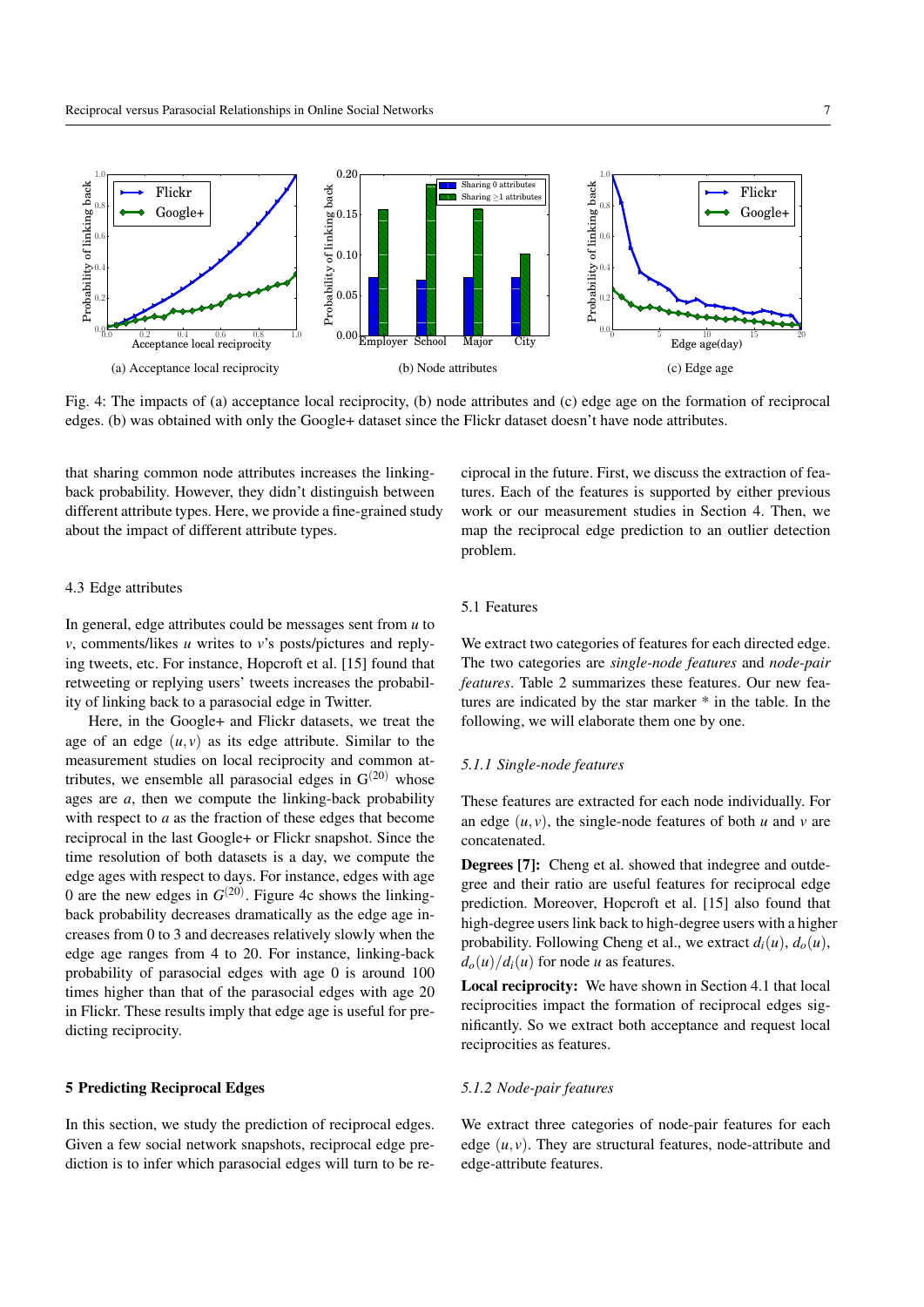| <b>Names</b>                |                                                         | Definitions                                                                                                                            |  |  |  |  |
|-----------------------------|---------------------------------------------------------|----------------------------------------------------------------------------------------------------------------------------------------|--|--|--|--|
| Degrees                     |                                                         |                                                                                                                                        |  |  |  |  |
| Indegree                    | $d_i(u)$                                                | $\Gamma_i(u)$                                                                                                                          |  |  |  |  |
| Outdegree                   | $d_o(u)$                                                | $\Gamma_o(u)$                                                                                                                          |  |  |  |  |
| Outdegree/Indegree ratio    | $d_o(u)/d_i(u)$                                         | $ \Gamma_o(u) / \Gamma_i(u) $                                                                                                          |  |  |  |  |
| <b>Local reciprocities*</b> |                                                         |                                                                                                                                        |  |  |  |  |
| Acceptance reciprocity      | $R_a(u)$                                                | $d_r(u)/d_i(u)$                                                                                                                        |  |  |  |  |
| Request reciprocity         | $R_r(u)$                                                | $d_r(u)/d_o(u)$                                                                                                                        |  |  |  |  |
| <b>Structures</b>           |                                                         |                                                                                                                                        |  |  |  |  |
| Common neighbors            | $\overline{CN_{xy}}(u,v)$                               | $ \Gamma_x(u) \cap \Gamma_y(v) , x, y \in \{i, o, p, r\}.$                                                                             |  |  |  |  |
| Jaccards coefficients       | $\overline{JC}_{xy}(u,v)$                               | $ \overline{\Gamma_x(u)} \cap \overline{\Gamma_y(v)}  /  \overline{\Gamma_x(u)} \cup \overline{\Gamma_y(v)} , x, y \in \{i, o, p, r\}$ |  |  |  |  |
| Adamic-Adar                 | $AA_{xyz}(u, v)$                                        | $\sum_{w \in \Gamma_x(u) \cap \Gamma_y(v)} \frac{1}{\log( E(w) )}, x, y, z \in \{i, o, p, r\}$                                         |  |  |  |  |
|                             | $d_o(u) \cdot d_i(v)$                                   |                                                                                                                                        |  |  |  |  |
|                             | $d_i(u) \cdot d_o(v)$                                   |                                                                                                                                        |  |  |  |  |
| Node attributes*            |                                                         |                                                                                                                                        |  |  |  |  |
| Common attri. neighbors     |                                                         | for four attri. types<br>$ \Gamma_a(u) \cap \Gamma_a(v) $                                                                              |  |  |  |  |
|                             |                                                         | $ \Gamma_a(u) \cap \Gamma_a(v) / \Gamma_a(u) \cup \Gamma_a(v) $ for four attri. types                                                  |  |  |  |  |
| Attri. Adamic-Adar          |                                                         | for four attri. types<br>$\sum_{b \in \Gamma_a(u) \cap \Gamma_a(v)} \frac{1}{log( \Gamma_s(b) )}$                                      |  |  |  |  |
| Edge attributes*            |                                                         |                                                                                                                                        |  |  |  |  |
| Edge age                    | Age(u, v)                                               | Time elapsed since $(u, v)$ exists.                                                                                                    |  |  |  |  |
|                             | Preferential attachment<br>Attri. Jaccards coefficients | <b>Notations</b><br>$\overline{\text{CN}} - \text{A}_a(u, v)$<br>$\overline{JC} - A_a(u, v)$<br>$\overline{A}A - A_a(u, v)$            |  |  |  |  |

Table 2: Summary of features. Our new features are indicated by the marker \*.

Structural features: We extract a few classical link prediction features [24, 11] such as common neighbors, jaccard coefficients, Adamic-Adar scores and preferential attachment as structural features.

- Common neighbors (CN) In directed social networks, there are four types of neighbors for a node, i.e., incoming, outgoing, parasocial and reciprocal neighbors. Thus, two nodes *u* and *v* could have  $4 \times 4 = 16$  types of common neighbors. We denote by  $CN_{xy}(u, v)$  these 16 types of common neighbors, where  $x, y \in \{i, o, p, r\}$ . Note that  $CN_{oi}(u, v)$  is equivalent to the number of twostep directed paths from *u* to *v*, which was shown to be useful for reciprocal edge prediction [7].
- Jaccard's coefficients (JC) [32] Jaccard's coefficient is a commonly used similarity metric in information retrieval. The intuition behind the Jaccard's coefficient is to penalize the common social neighbors by the total number of social neighbors the two users have. Formally,  $JC_{xy} = \frac{|\Gamma_x(u) \cap \Gamma_y(v)|}{|\Gamma_x(u) \cup \Gamma_x(v)|}$  $\frac{|I_x(u)|}{|I_x(u) \cup I_y(v)|}$ , where  $x, y \in \{i, o, p, r\}$ . Since each node has 4 kinds of social neighbors, we have 16 types of Jaccard's coefficients.
- Adamic-Adar (AA) [1] Intuitively, we want to downweight the importance of neighbors that are social hubs. AA score quantifies this intuition as

$$
AA_{xyz}(u,v) = \sum_{w \in \Gamma_x(u) \cap \Gamma_y(v)} \frac{1}{log(|\Gamma_z(w)|)}
$$

, where  $x, y, z \in \{i, o, p, r\}$ . Totally, we have 64 AA features.

– Preferential attachment (PA) PA is empirically observed to be a basic mechanism that edge formation follows in various networks  $[12, 29, 5, 20]$ . As was proposed by

Cheng et al. [7], we calculate  $PA(u, v) = d<sub>o</sub>(u) \cdot d_i(v)$  and  $PA(v, u) = d_i(u) \cdot d_o(v)$  as features.

Note that Cheng et al. [7] only extracted*CNii*,*CNoo*, *JCii*, *JCoo*, *AAiii* and PA as structural features. Hopcroft et al. [15] used *CNrr* as features.

Node-attribute features: We have node attributes in only Google+ dataset, on which we will focus in this section. However, we want to stress that our ways of extracting node attributes features can be naturally generalized to other social networks.

- Common attribute neighbors (CN-A) Recall that we have shown in Figure 4b that the four attribute types (i.e., School, Major, Employer and City) have different impacts on the formation of reciprocal edges. So we consider them seperately. Specifically, we extract the number of common attribute neighbors for each attribute type as features.
- Attribute Jaccard's coefficients (JC-A)/Adamic-Adar (AA-A) Similar to structural JC and AA features, we downweight the importance of a common attribute with either the total number of attributes the two users have or the number of social neighbors of the attribute. Formally, attribute JC is defined as JC –  $A_a(u, v) = \frac{\left| \prod_a(u) \cap \prod_a(v) \right|}{\left| \prod_a(u) \cup \prod_a(v) \right|}$  $\frac{|I_a(u)|}{|I_a(u)\cup I_a(v)|}$ ; attribute AA is defined as

$$
AA - A_a(u, v) = \sum_{b \in \Gamma_a(u) \cap \Gamma_a(v)} \frac{1}{log(|\Gamma_s(b)|)}
$$

. Again, we extract these features for the four attribute types seperately.

Edge-attribute features: We have shown in Figure 4c that edge age impacts the formation of reciprocal edges significantly. So we extract a feature from the edge age. For a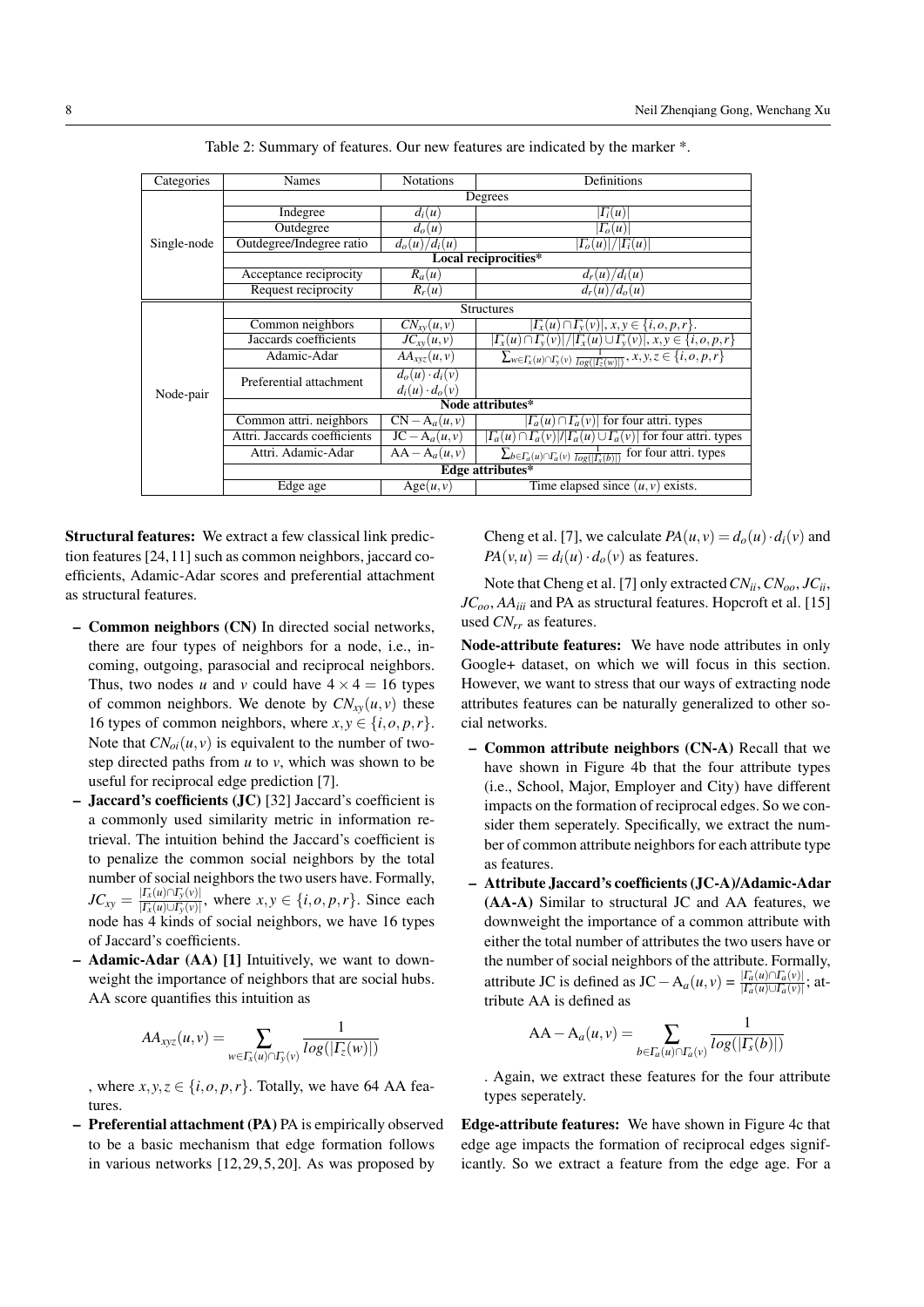parasocial edge, this feature is simply its age. However, it's trickier to extract this feature for a reciprocal edge. Note that most of the reciprocal edges could have large ages since they might appear a long time ago, making them indistinguishable with large-age parasocial edges. However, a reciprocal edge might have a small age at the time when it became reciprocal. So we extract this age as the feature.

#### 5.2 Modeling reciprocal edge prediction as outlier detection

Previous studies treat reciprocal edge prediction as either a supervised [7] or a semi-supervised learning problem [15]. With snapshot  $G^{(t)}$ , their approaches treat reciprocal edges as positive examples and sample some parasocial edges as negative examples when training the models. However, the parasocial edges in  $G^{(t)}$  are also test examples in  $G^{(t+1)}$  and some of the sampled ones might have become positive in  $G^{(t+1)}$ . Figure 1 demonstrates such an issue. In  $G^{(t)}$ , edge  $(w, u)$  is a positive example, and edge  $(v, u)$  is sampled as a negative example. However,  $(v, u)$  turns to be positive in the test snapshot  $G^{(t+1)}$ . As a result, the better their trained models are, the worse generalization performances they possibly achieve.

Actually, in the setting of reciprocal edge prediction, we can only observe positive examples (i.e., reciprocal edges). So we propose to model reciprocal edge prediction as an outlier detection problem with known positive examples. We'll use one-class Support Vector Machine [26] as an outlier detector.

# 6 Evaluations

We show our experimental results of reciprocal edge prediction. First, we introduce our experimental setup. Then we compare our proposal with previous approaches.

#### 6.1 Experimental setup

In the following, we will cover the construction of the training and test datasets, approaches we compare our proposal with, data normalization techniques we apply to the feature matrix, and metrics adopted.

Training and test: According to the definition, reciprocal edges exist as pairs of edges. For instance, both (*w*,*u*) and  $(u, w)$  in Figure 1 are reciprocal edges. However, to make our description more clear, for a pair of reciprocal edges, we only call the one that appeared earlier as a reciprocal edge in the entire Section 6. To continue the above example, only  $(w, u)$  is called reciprocal since it appeared earlier than  $(u, w)$ . Intuitively, these newly defined reciprocal edges are

|         |            | Training   | <b>Test</b> |            |  |
|---------|------------|------------|-------------|------------|--|
|         | Reciprocal | Parasocial | Reciprocal  | Parasocial |  |
| Google+ | 11,993,458 | 16,250,289 | 1.186.903   | 15,063,386 |  |
| Flickr  | 8.211.426  | 9.906.869  | 139.762     | 9.767.107  |  |

friend requests that are already accepted. However, we keep the original definition of parasocial edges.

Around 78% of users have no available node attributes in the Google+ dataset. Thus, in order to avoid the influences of the missing attributes, we further preprocess Google+ via only keeping nodes with at least one attribute and edges between them. However, we should point out that the features of an edge are still extracted from the original Google+.

We use  $G^{(20)}$  of Flickr and the preprocessed Google+ as the training dataset. Note that the parasocial edges in  $G^{(20)}$ are also the test dataset. We choose  $G^{(20)}$  to construct the training and test datasets because we can extract edge age features for the edges in them and the parasocial edges have enough time to become reciprocal in the last snapshots if they would be.

In the training phase, we treat the reciprocal edges in  $G^{(20)}$  as positive training examples. These positive examples are enough to train the outlier detection model. However, supervised and semi-supervised learning models also require negative examples. So, as was done in [7, 15], we sample  $\alpha P$  parasocial edges in  $G^{(20)}$  and treat them as negative examples, where  $P$  is the number of positive training examples. Note that some of the sampled training negative examples are also test positive examples, possibly resulting in bad generalization performances. So we design two sampling strategies, i.e., *random* and *edge-age* sampling. Random sampling means we sample the  $\alpha P$  negative examples uniformly at random. Recall that Figure 4c shows parasocial edges with larger edge ages are less likely to be reciprocal in the future. So, in order to reduce the number of sampled training negative examples that are also test positive examples, we design edge-age sampling, which samples the  $\alpha P$  negative examples with the largest edge ages. We use 2fold cross validation and grid search to learn the model hyperparameters. Since this procesure is time-consuming, we perform it with 10% of the training examples sampled uniformly at random. Then we retrain the models on the full training data with the learned hyperparameters. In the test phase, a parasocial edge in  $G^{(20)}$  is a test positive example if it's reciprocal in the last snapshot of Google+ or Flickr, otherwise it's a test negative example.

Table 3 shows the statistics of the training and test datasets. 7.3% and 1.4% of the training parasocial edges turn to be test reciprocal ones in Google+ and Flickr respectively. These edges make the supervised and semi-supervised learning approaches achieve bad test performances. We note that 9.9%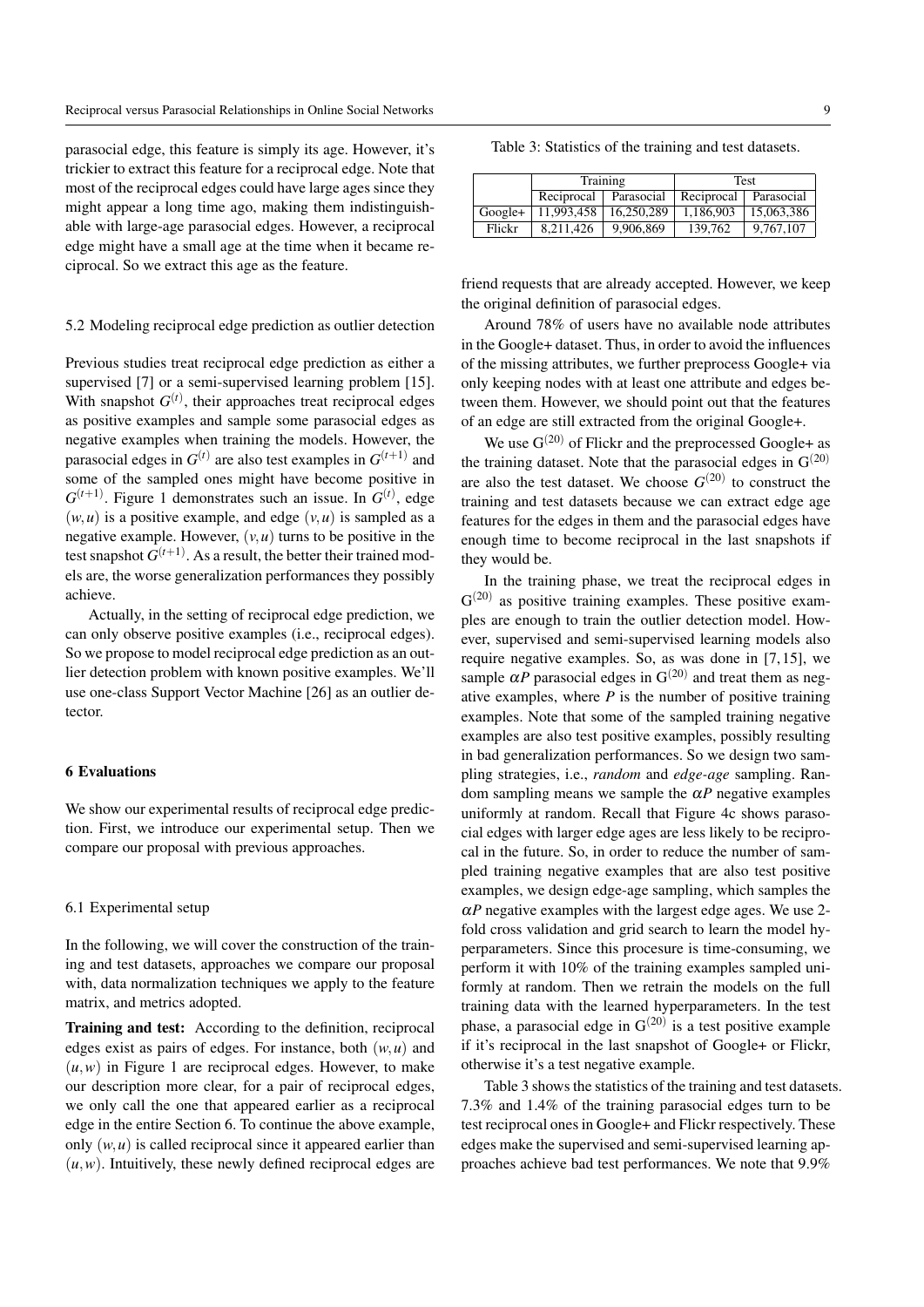

Fig. 5: Comparisons between our proposal and previous approaches in the Google+ and Flickr social networks.

of the parasocial edges in  $G^{(20)}$  turn to be test reciprocal ones in the original Google+ dataset.

Comparisons: We compare the following approaches.

- SVM-R Binary SVM [9] with the random sampling strategy to sample the negative examples.
- SVM-A Binary SVM with the edge-age sampling strategy.
- TriFG-R TriFG [15] is a semi-supervised learning framework based on a factor graphical model. Apart from all the features discussed in Section 5.1, TriFG also incorporates *structural balance* [6] by modeling it as a factor in the factor graphical model. So we also extract structural balance features as was done in Hopcroft [15] when testing TriFG. TriFG-R samples the negative examples with the random sampling strategy.
- TriFG-A TriFG with the edge-age sampling strategy.
- OC-SVM One-class Support Vector Machine [26] is an outlier detector with known positive examples. Note that we don't need to sample negative examples for OC-SVM.

We only consider linear kernels for SVM and OC-SVM due to scalability issues. We use LIBSVM<sup>4</sup> for OC-SVM

implementation and LIBLINEAR<sup>5</sup> for SVM implement. LI-BLINEAR's linear SVM implementation is much faster than LIBSVM's. However, LIBLINEAR doesn't have OC-SVM implementation for now. TriFG implementation was obtained from the authors [15]. All these algorithms were run on a machine with 500GB main memory and 32 cores.

Data normalization: We ensemble all the feature vectors into a feature matrix, rows of which correspond to edges and columns of which correspond to features. It's well known that the performances of many machine learning algorithms are sensitive to data normalizations. So we apply three normalization techniques to this feature matrix. They are i) *column normalization*, which normalizes each column of the feature matrix to have mean 0 and variance 1, ii) *row normaliztion*, which normalizes each row to have L2 norm 1, and iii) *column-row normaliztion*, which sequentially applies column and row normalizations to the feature matrix.

We find that algorithms tested in the following perform the best with different normalization techniques. However, we will only show the results with the best normalization for simplicity.

Metric: The number of reciprocal and parasocial edges are highly imbalanced in the test phase. Thus accuracy is not

<sup>4</sup> http://www.csie.ntu.edu.tw/~cjlin/libsvm/

<sup>5</sup> http://www.csie.ntu.edu.tw/~cjlin/liblinear/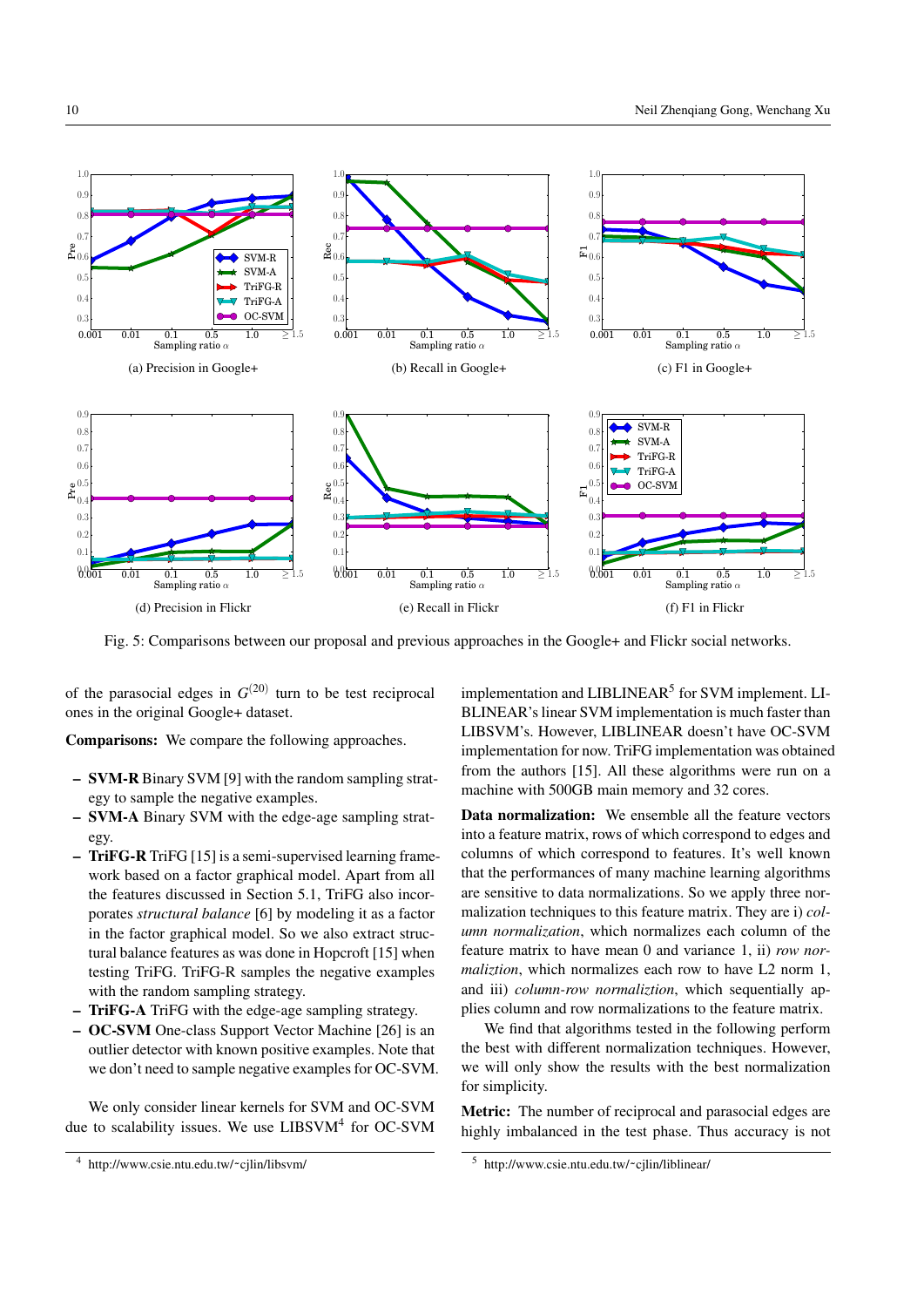an appropriate metric. For instance, a naive model which always outputs negative can already achieve test accuracy 0.986 in Flickr and 0.927 in Google+. So, as was done in Hopcroft et al. [15], we adopt Precision, Recall and F1 as the metrics. Precision is the portion of predicted positive examples that are true reciprocal edges. Recall is the portion of true reciprocal edges that are predicted as positive. F1 score is the harmonic mean of Precision and Recall.

#### 6.2 Comparison results

Figure 5 shows the test performances of the approaches as functions of the sampling ratio  $\alpha$ .  $\alpha \geq 1.5$  corresponds to the scenario in which all parasocial edges are sampled as negative examples. We have the following observations.

Google+ vs. Flickr: Google+ and Flickr achieve quantitatively different performances. Overall, it is easier to predict reciprocal edges in Google+ than in Flickr. For instance, Google+ achieves around 0.8 Precision while Flickr achieves around 0.4 Precision for OC-SVM. Moreover, they behave qualitatively differently with respect to F1 scores. Specifically, F1 score decreases in Google+ while it increases in Flickr as the sampling ratio  $\alpha$  increases for all approaches except OC-SVM. We find that one reason is that the Google+ dataset has node attributes while the Flickr dataset does not  $6$ . We speculate another reason is that the Google+ dataset represents an OSN's early stage while the Flickr dataset represents an OSN's steady stage.

OC-SVM vs. SVM and TriFG: OC-SVM achieves better F1 scores than SVM and TriFG approaches in both Google+ and Flickr datasets. On one hand, SVM and TriFG approaches sample some parasocial edges as negative examples in the training phase. However, around 7.3% and 1.4% of them are also test positive examples in Google+ and Flickr respectively, which cause bad test performances. On the other hand, OC-SVM doesn't use the parasocial edges in the training phase, thus avoids this issue.

Random sampling vs. edge-age sampling: Edge-age sampling achieves better Recall than random sampling for both SVM and TriFG approaches. We take SVM with the sampling ratio  $\alpha = 1.0$  and Google+ as an example to illustrate the reason. Specifically, 875,989 sampled negative examples are actually test positive examples with random sampling and 580,726 of them are classified as negative in the training and test phases. However, the number of such examples decreases to 567,620 with edge-age sampling and 440,346 of them are classified as negative. The behavior of Precision is more complicated. Specifically, edge-age sampling slightly helps TriFG but makes SVM perform worse. The reason might be that the subset of parasocial edges sampled by edge-age sampling are biased to have large edge ages, which decreases SVM-A's Precision.

Impact of the sampling ratio: For SVM approaches, Precision increases and Recall decreases as the sampling ratio  $\alpha$  increases. On one hand, a larger  $\alpha$  treats more parasocial edges as training negative examples and thus classifies more test reciprocal edges as negative, which explains the decreasing Recall. On the other hand, a larger  $\alpha$  also correctly classifies more test parasocial edges as negative and thus decreases the number of test parasocial edges among the predicted reciprocal edges, which increases the Precision. However, the behavior of the F1 score depends on social networks. Specifically, SVM's performances increase in Google+ but decrease in Flickr when  $\alpha$  goes to 0. Interestingly, TriFG approaches are relatively robust to the selection of  $\alpha$  with respect to all the three metrics. We speculate the reason is that TriFG incorporates structural balance information.

# 7 Related Work

We first briefly review previous measurement studies involving reciprocity, then we review approaches to predict reciprocal edges. Finally, we discuss the differences between reciprocal edge prediction and other classical link mining tasks.

Measuring reciprocity: A few studies looked into the reciprocity (i.e., the fraction of links that are symmetric) in a static snapshot of an OSN. For instance, Mislove et al. [28] measured the reciprocity to be 0.62 on Flickr and 0.79 on YouTube, and Kwak et al. [19] measured the reciprocity to be 0.22 on Twitter. More recently, Gong et al. [12] explored the evolution of reciprocity and found that Google+'s reciprocity decreases as Google+ evolves.

Zlati et al. [41] and Lopez et al. [39] discussed the influence of reciprocity on degree correlations. Akoglu et al. [3] quantified reciprocity in weighted communication networks (e.g., phone call network). Singhal et al. [36] studied reciprocity and its evolution in three related *interaction* networks (i.e., chat, trade, and trust networks) which describe behaviors of users in an online game. They also found that features extracted from multiple networks can enhance the prediction accuracy of reciprocity. Seshadhri et al. [35] proposed a collection of directed closure metrics for directed networks with reciprocal edges, and they found that reciprocal edges significantly influence the formation of triangles.

Cheng et al. [7] found that reciprocal version has a higher average clustering coefficient than parasocial version in their Twitter interaction network, which implies that friendship networks (e.g., Google+ and Flickr) and the interaction network have different local structures of reciprocal and paraso-

<sup>6</sup> Our experimental results show that performances in Google+ decrease if we do not use features related to node attributes. We do not show the corresponding results for brevity.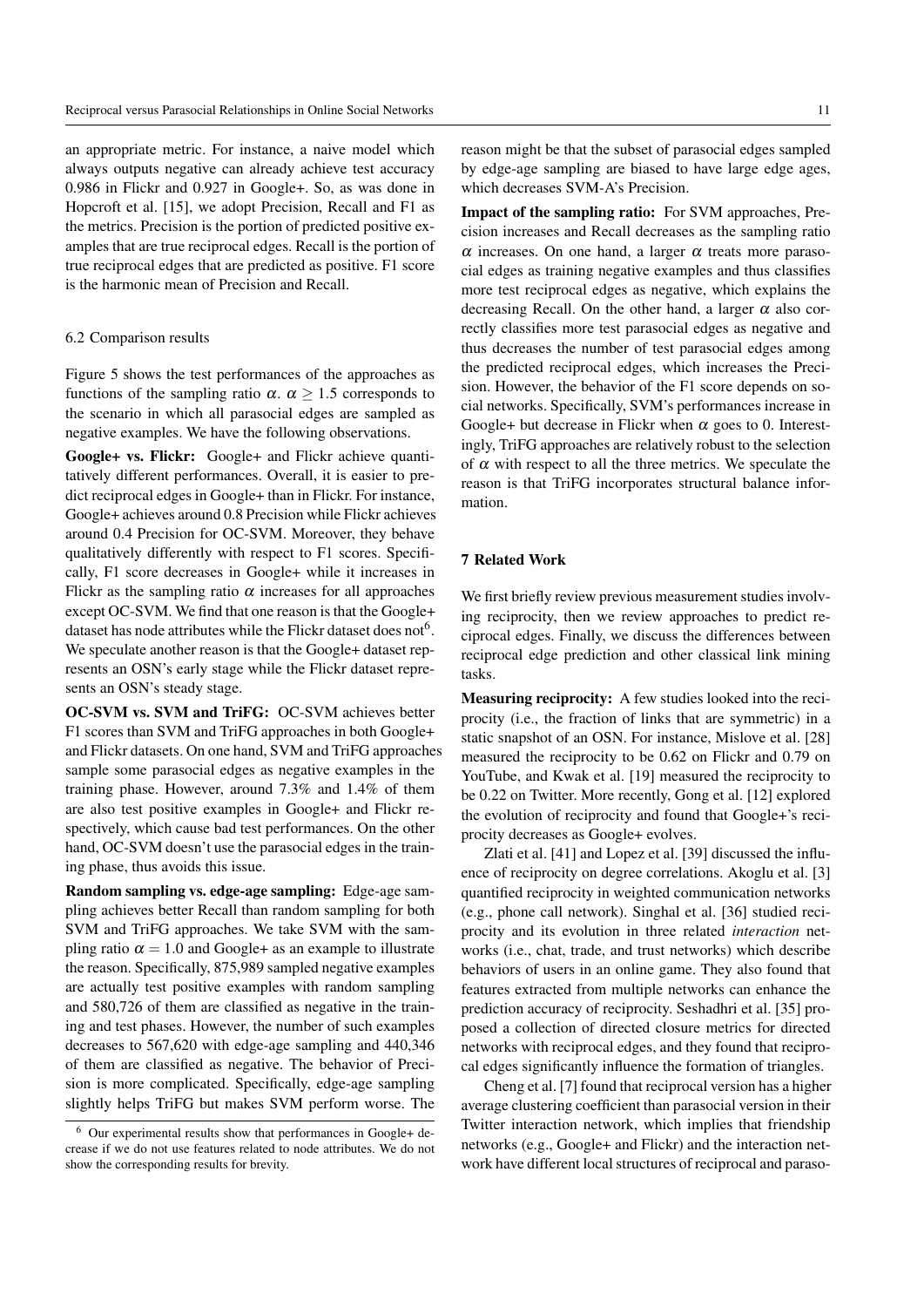cial edges. Hopcroft et al. [15] found that, in a Twitter follower network, network structure, users' social status and interactions influence the formation of reciprocal edges.

Predicting reciprocal edges: Cheng et al. [7] treated reciprocal edge prediction as a supervised learning problem. Hopcroft et al. [15] constructed a semi-supervised learning framework for reciprocal edge prediction. These approaches require negative training examples, which are sampled from parasocial edges. Unfortunately, these sampled negative examples are also test examples, and some of them will turn to be positive in the test phase, which possibly decreases the generalization performances. On the contrary, we identify the reciprocal edge prediction is better modeled as an outlier detection problem.

Differences with other link mining tasks: reciprocal edge prediction is related to a few other link mining tasks such as *link prediction* and *link sign prediction*.

The link prediction problem aims to identify links that are missing in the current network snapshot but are possible to appear in the near future [24, 11, 33, 34, 14]. reciprocal edge prediction and link prediction differ in several important aspects. First, previous work [7] has shown that features working well for link prediction are not the most effective ones for reciprocal edge prediction. Second, in the setting of reciprocal edge prediction, a parasocial edge already exists between two nodes, from which we can extract features (e.g., edge age). Third, they have very different domains. Specifically, the domain of the link prediction problem includes all non-existing links in the network, which is huge. However, the domain of the reciprocal edge prediction problem consists of the parasocial links, which is much smaller. The domain sizes have significant impact on the efficiency of the corresponding algorithms.

The link sign prediction [22] classifies social relationships to be either positive (e.g., friendship) or negative (e.g., opposition or antagonism). This forms interesting contrasts with reciprocal edge prediction in the sense that reciprocal and parasocial links can easily exhibit either type of sign.

## 8 Conclusion and Future Work

In this paper, we first compare the structures and evolutions of reciprocal edges with those of parasocial edges in Google+ and Flickr. We find that reciprocal edges are more likely to connect users with similar degrees while parasocial edges are more likely to link *ordinary* users (e.g., low-degree users) and *popular* users (e.g., celebrities). However, the impacts of reciprocal edges linking ordinary and popular users on the network structures increase slowly as the social networks evolve. Moreover, parasocial edges, although making nodes' parasocial neighbors more than their reciprocal neighbors, connect the parasocial neighbors more tightly. Second, we

find that user behaviors, node attributes, and edge attributes all have significant influences on the formation of reciprocal edges. Third, in contrast to previous studies that treat reciprocal edge prediction as either a supervised or a semisupervised learning problem, we identify that reciprocal edge prediction is better modeled as an outlier detection problem. Finally, we perform extensive evaluations with the Google+ and Flickr datasets, and we demonstrate that our proposal outperforms previous ones.

A few interesting future work includes designing a directed network model that matches real networks with respect to not only directed network metrics but also undirected ones of the corresponding parasocial and reciprocal versions, designing an outlier detecter incorporating the structural balance features, and exploring applications of our results in discovering users' lifestyles [38] and linking users across communities and multiple online social networks [25].

# 9 ACKNOWLEDGMENTS

We thank Dawn Song for her insightful discussions. An initial draft of this paper was available as a technical report [13]. This work is supported by Intel through the ISTC for Secure Computing, and by a grant from the Amazon Web Services in Education program. Any opinions, findings, and conclusions or recommendations expressed in this material are those of the author(s) and do not necessarily reflect the views of the funding agencies.

# References

- 1. Adamic, L.A., Adar, E.: Friends and neighbors on the web. Social Network 25(3), 211–230 (2003)
- 2. Ahn, Y.Y., Han, S., Kwak, H., Moon, S., Jeong, H.: Analysis of topological characteristics of huge online social networking services. In: WWW (2007)
- 3. Akoglu, L., de Melo, P.O.V., Faloutsos, C.: Quantifying reciprocity in large weighted communication networks. In: PAKDD (2012)
- 4. Backstrom, L., Boldi, P., Rosa, M., Ugander, J., Vigna, S.: Four degrees of separation. In: WebSci (2012)
- 5. Barabási, A.L., Albert, R.: Emergence of scaling in random networks. Science 286 (1999)
- 6. Cartwright, D., Harary, F.: Structure balance: A generalization of heider's theory. Psychological Review 63(5), 277–293 (1956)
- 7. Cheng, J., Romero, D., Meeder, B., Kleinberg, J.: Predicting reciprocity in social networks. In: IEEE Conference on Social Computing (2011)
- 8. Chierichetti, F., Kumar, R., Lattanzi, S., Mitzenmacher, M., Panconesi, A., Raghavan, P.: On compressing social networks. In: KDD (2009)
- 9. Cortes, C., Vapnik, V.: Support-vector networks. Machine Learning (1995)
- 10. Durak, N., Kolda, T.G., Pinar, A., Seshadhri, C.: A scalable null model for directed graphs matching all degree distributions: In, out, and reciprocal. In: arXiv